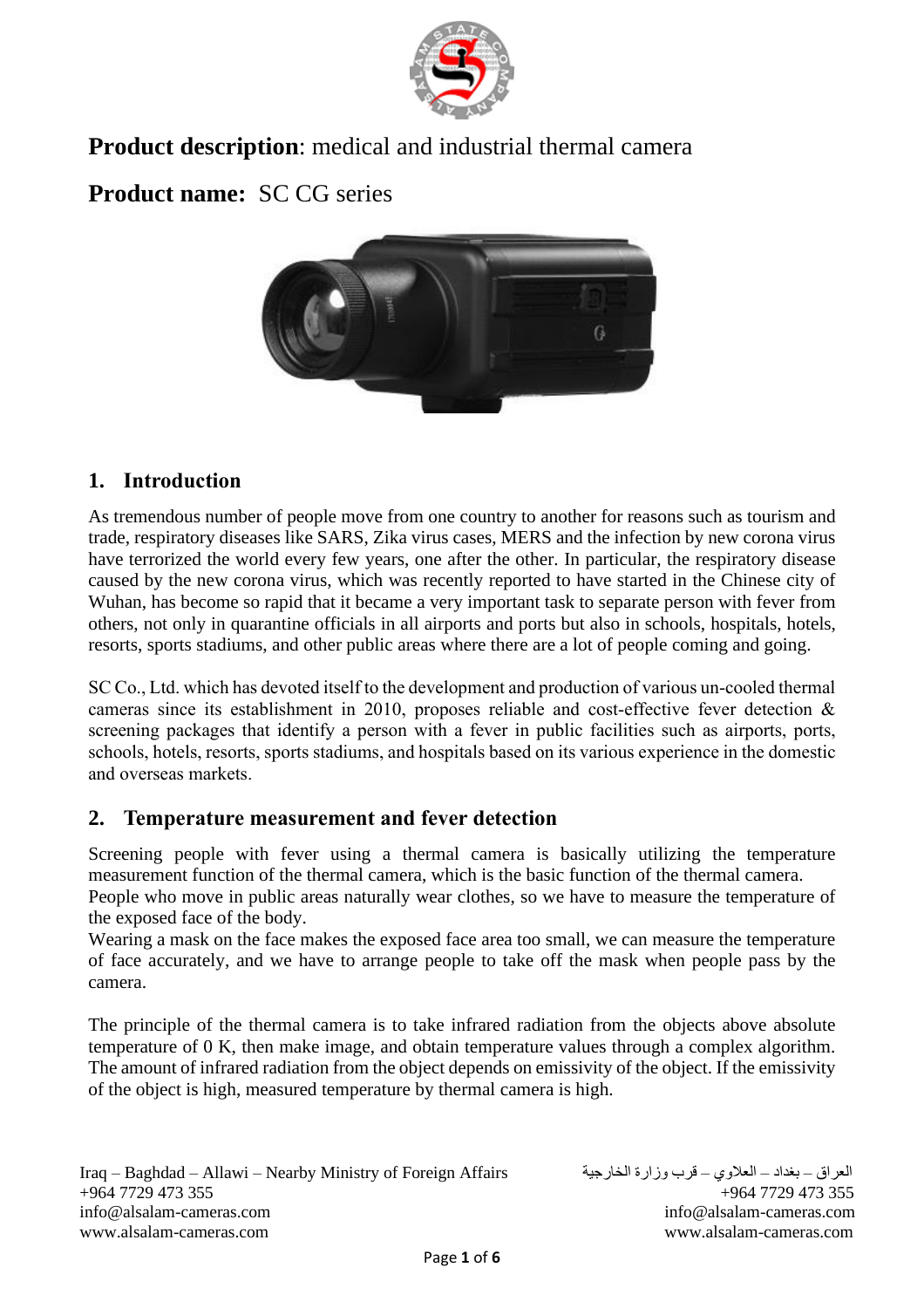

What is very interesting is emissivity of the object varies by material of object, surface treatment, color and others.



If the temperature of the human body is 37 degrees Celsius, the temperature of the face is exposed to the atmosphere, which removes heat from the face, and consequently real temperature of the face is naturally below 37℃.

As explained earlier, thick make-up on a person's face would make a difference in emissivity, and even at the same temperature of the body, the temperature of the face measured by the thermal camera would be different. Further, temperature of the face of persons of white, yellow, or black shall be different, even though real body temperature is same. For those who sweat on the face a little more than others, the face temperature measured by thermal camera will appear relatively lower, as the evaporation of the water of sweat will cause them to subtract more heat. It also depends on whether the camera reads the temperature of face by looking directly at the face and looking at the face at the angle. Of course, if camera looks at a person's face and measure it, the temperature measured will be a little higher.

The thermal camera is a very sensitive device, so temperature measurements change if there is a little wind or humidity changes in the area where the camera installed.

There are a number of other factors that change the temperature of a person's face.

Therefore, when measuring the temperature of a person's face with a thermal camera with a purpose of detecting a person with fever, the measured value should not be considered an absolute temperature value but should be recognized as a relative temperature value.

It should be thought that identifying people who have fever with a thermal camera is identifying people who have relatively high facial temperature compared to others, in a group.

After finding a person whose face temperature is relatively higher than others with a thermal camera, you can accurately measure the temperature in the ear using ear thermometer and determine whether the person has or does not have a fever.

After all, the thermal camera is used to identify people who are likely to have the fever and the final judgment is after you measure the temperature of selected person using ear thermometer.

## **3. Components of the fever detection package**

The system includes the following components for screening people with relatively high facial temperature from people pass by the thermal camera.

Since it is usually a measure of a person's face temperature within a distance of 20 meters, consider the camera price and choose a 384x288-resolution camera rather than a 640x480-resolution camera, and the lens with a horizontal FOV between 44° and 20°.

```
Iraq – Baghdad – Allawi – Nearby Ministry of Foreign Affairs الخارجية وزارة قرب – العالوي – بغداد – العراق
+964 7729 473 355 +964 7729 473 355
info@alsalam-cameras.com info@alsalam-cameras.com
www.alsalam-cameras.com www.alsalam-cameras.com
```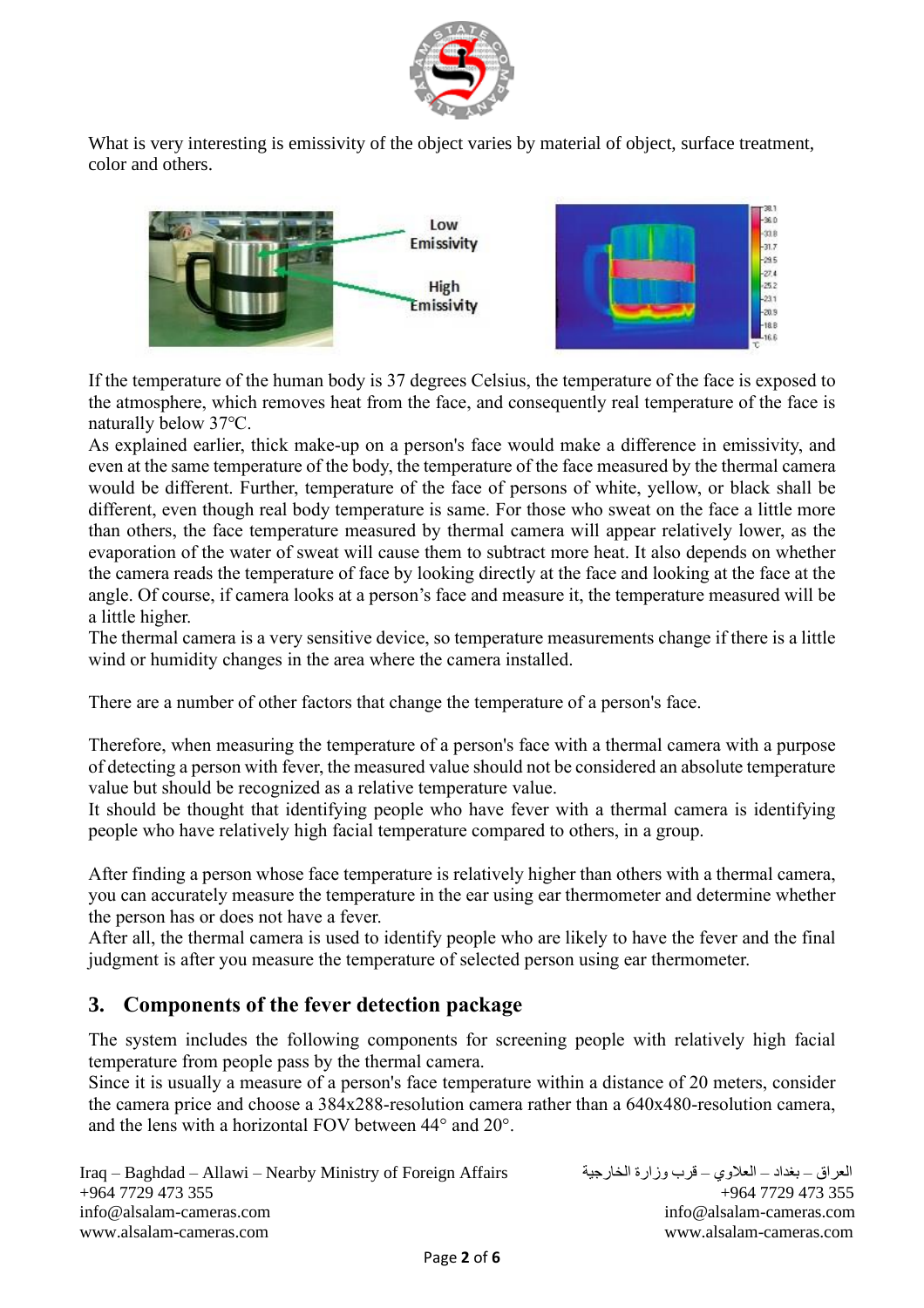

1) Radiometric thermal camera

Thermal camera for temperature measurement of medial measurement range between 20° and 50° or thermal camera for temperature measurement of normal measurement range, which is up to 120°

Model name of SC thermal camera is SCCGV0320.

2) PC software

Software that processes the temperature raw data sent by the camera through the IP network to show the thermal image, perform various analysis, and record thermal image or temperature data as per the set parameters when a person with a face temperature higher than the set temperature is detected.

 In the package of SCCGV0320, several different kinds of PC software are included free of charge. a) Thermal imaging analyzer

- Software that processes data from one camera
- b) Quad channel analyzer Software that processes data from up to four cameras to show the thermal image and perform various analysis
- c) Camera controller

Access to the camera via IP network and set various parameters like ROI setting, temperature setting in ROI, and others.

3) PC or laptop

This is to run PC software such as the thermal imaging analyzer or quad channel analyzer, execute various analysis, and store thermal images or temperature data with the parameters set when the alarm is triggered.

- 4) Warning lamp
- If the face temperature is above the set temperature, the camera outputs an alarm signal.

When the warning lamp flashes, the inspector calls the person and checks the temperature inside the ear to check if the person has a fever.

Warning lamps are not within the scope of the SC supply.

The power supply of the warning lamp and the cabling for receiving alarm signals from the camera shall be handled by the user, referring to the information described in this document.

5) Tri-pod

Install the camera and then adjust it in the desired direction so that the camera can take thermal images of the people who move.

If necessary, install the warning lamp on the tri-pod, too.

- 6) Accessories
	- a) Power adaptor for the camera: 110/220VAC to 12VDC (total length: 2.5m)
	- b) Ethernet cable: Connect the camera to the PC (total length: 2m)
	- c) CD

The CD contains the user manual of the camera and the user manual of the PC software.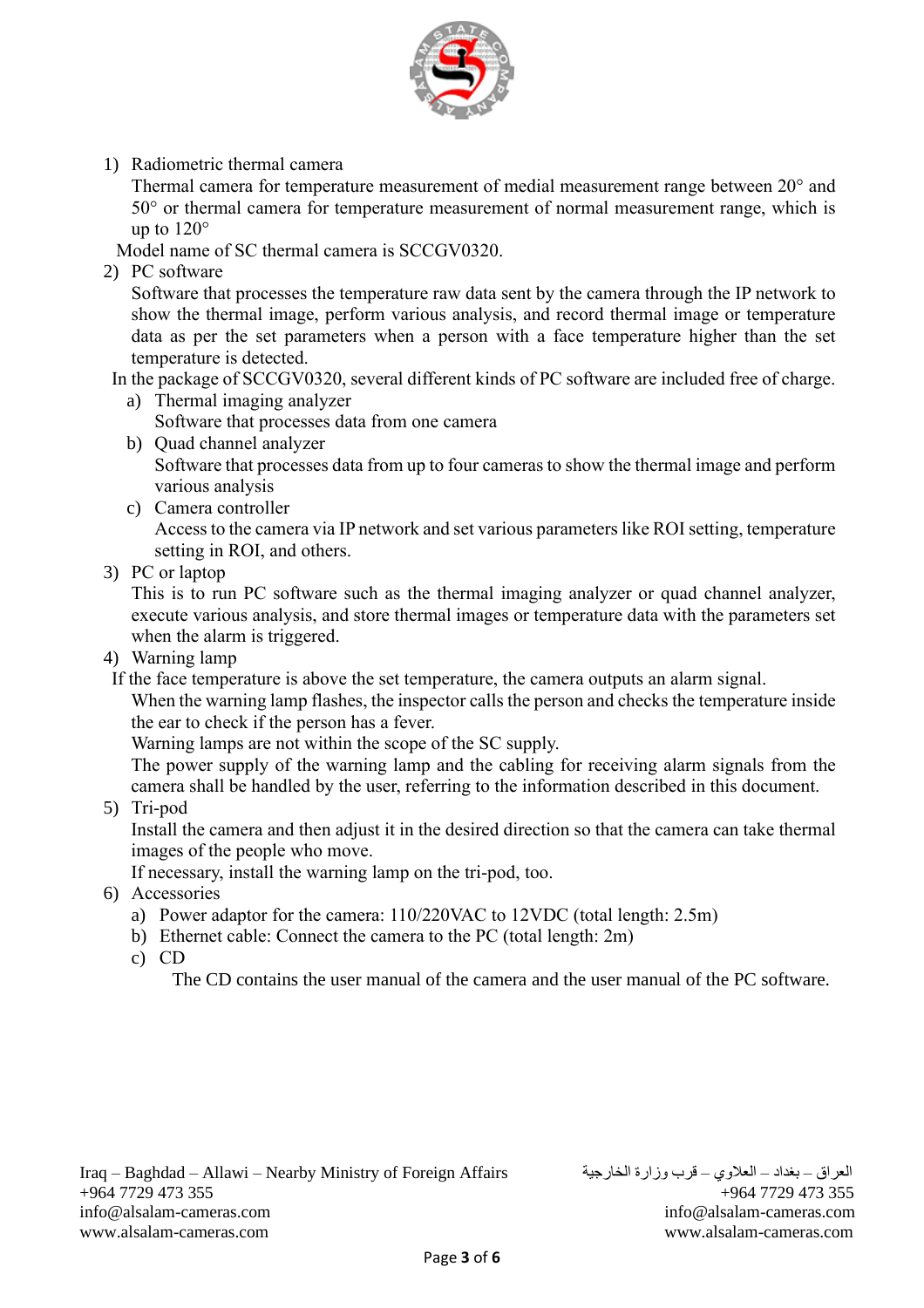

#### **1. Alarm configuration Camera rear interface**



- ① CVBS (composite video) output (BNC port)
- ② 12 VDC power in
- ③ Micro HDM port
- ④ Digital I/O port

| RS-485    |         | N/A | ALARM 1 |         | ALARM 2 |         |
|-----------|---------|-----|---------|---------|---------|---------|
| $RS-485+$ | RS-485- |     | SW1 NO  | SW1 COM | SW2 NO  | SW2 COM |

- ⑤ Jog switch
- ⑥ POWER LED

 $(7)$  RJ45 port

Iraq – Baghdad – Allawi – Nearby Ministry of Foreign Affairs الخارجية وزارة قرب – العالوي – بغداد – العراق +964 7729 473 355 +964 7729 473 355 [info@alsalam-cameras.com](mailto:info@alsalam-cameras.com) [info@alsalam-cameras.com](mailto:info@alsalam-cameras.com) [www.alsalam-cameras.com](http://www.alsalam-cameras.com/) www.alsalam-cameras.com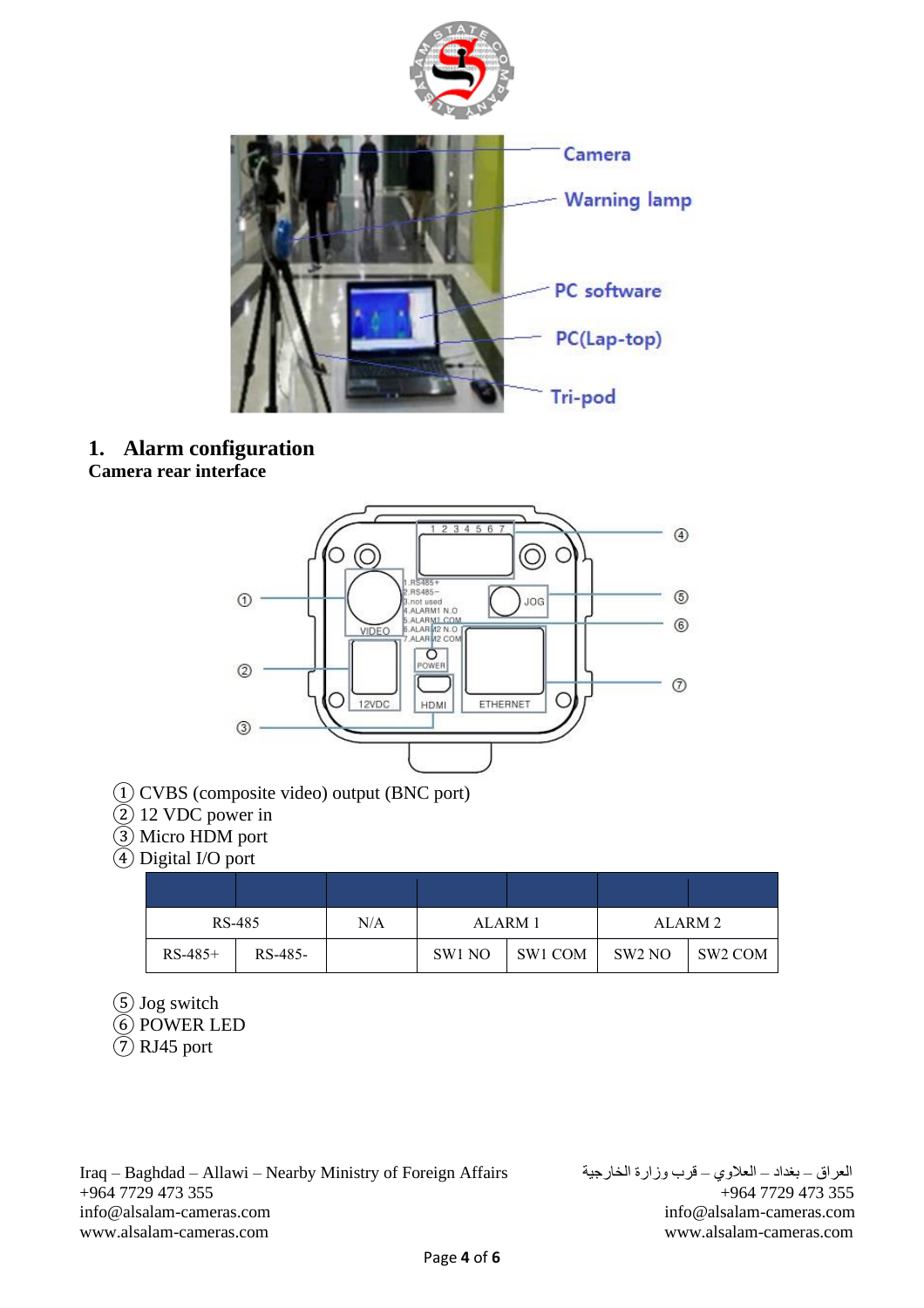

#### **Camera rear interface**



User must provide power to warning lamp separately or other device, which will operated when camera outputs alarm signal, as shown in the picture on the left.

Cabling must be done as shown in the captured image on the left.

Digital I/O port of #4 and #5 play a role of switch. That is, when camera outputs alarm signal, digital I/O port of #4 and #5 is connected and power supply to the warning lamp is completed and warning lamp flashes.

#### **Specification of digital I/O port (relay)**

- 1) Max. Voltage: 250V
- 2) Max. Current:
	- a) AC+DC: 200mA
	- b) DC only: 350mA
- 3) General practice: Normally, engineers in power field use voltage and current under 50% of rating.

## **5. Thermal camera fever detection demonstration video**

This is a demonstration video that shows how to identify people with higher facial temperature than others, while people on the walk using a thermal camera.

When you play the video, you'll see a video taken by mobile phone camera on the right and video taken by the SCCGV0320 thermal camera on the right, and the warning lamp will flash when a person with much higher facial temperature pass by the camera.